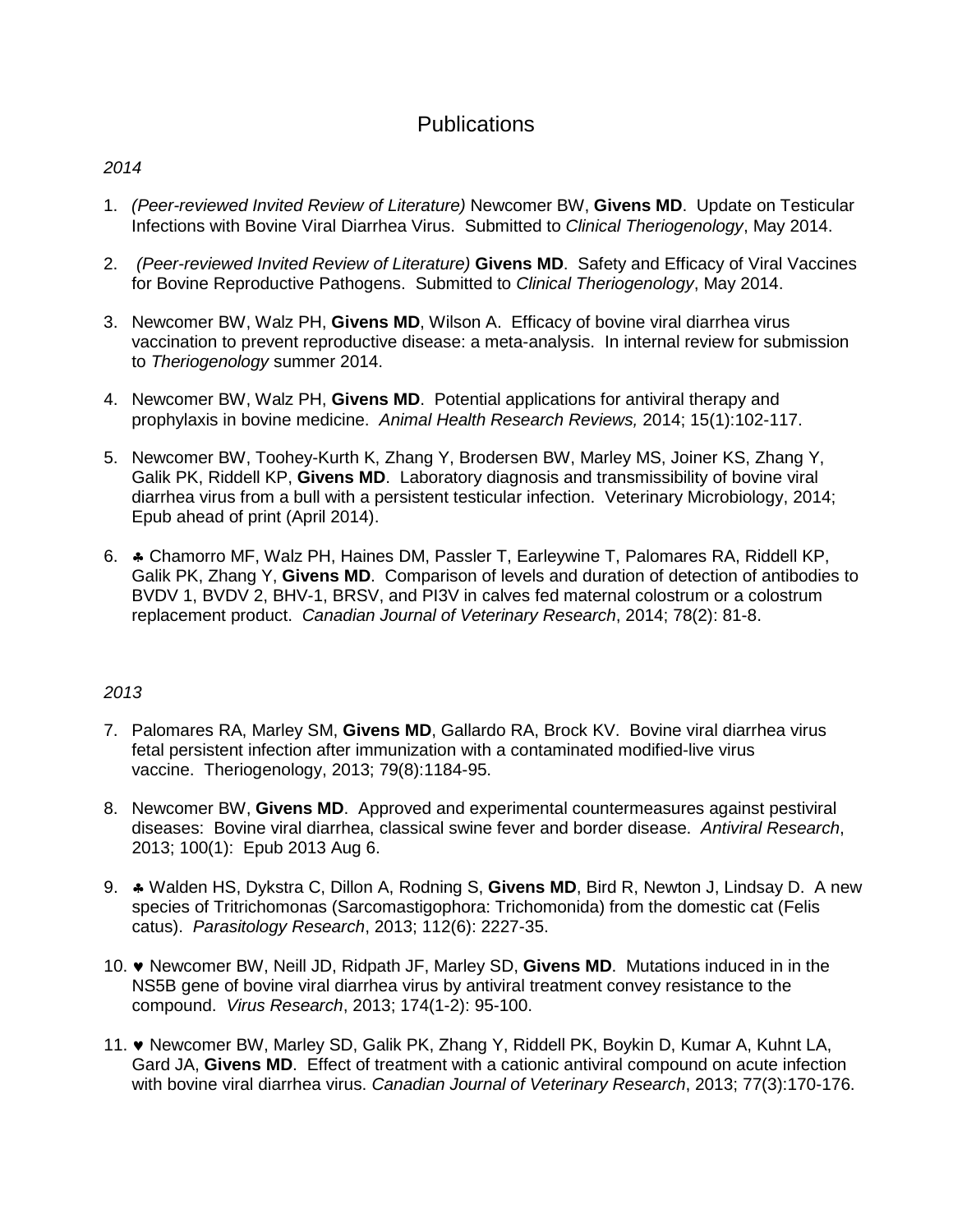12. *(Peer-reviewed Invited Review of Literature)* **Givens MD**, Marley MS. Immunology of chronic BVDV infections. *Biologicals*, 2013; 41(1): 26-30.

- 13. Neill JD, Newcomer BW, Marley SD, Ridpath JF, **Givens MD**. Greater numbers of nucleotide substitutions are introduced into the genomic RNA of bovine viral diarrhea virus during acute infections of pregnant cattle than of non-pregnant cattle. *Virology Journal*, 2012; 9(150): 1-8.
- 14. *(Peer-reviewed Invited Review of Literature)* **Givens MD**. Assessment of available vaccines for bulls to prevent transmission of reproductive pathogens. *Clinical Theriogenology*, 2012; 4(3):308-313.
- 15. *(Peer-reviewed Invited Review of Literature)* **Givens MD**. Bull biosecurity: Diagnosing pathogens that cause infertility of bulls or transmission via semen. *Clinical Theriogenology*, 2012; 4(3): 302-307.
- 16. Rodning SP, **Givens MD**, Marley MSD, Zhang Y, Riddell KP, Galik PK, Hathcock TL, Gard JA, Prevatt JW, Owsley WF. Reproductive and economic impact following controlled introduction of cattle persistently infected with bovine viral diarrhea virus into a naïve group of heifers. *Theriogenology*, 2012; 78(7):1508-16.
- 17. ♥ Newcomer BW, Marley MS, Ridpath JF, Neill JD, Boykin DW, Kumar A, **Givens MD**. Characterization of an antiviral compound effective against several pestiviruses. *Antiviral Research*, 2012; 96:127-129.
- 18. ♥ Newcomer BW, Marley MS, Galik PK, Zhang Y, Riddell KP, Boykin DW, Kumar A, Kuhnt LA, **Givens MD**. Prevention of bovine viral diarrhea virus infection in calves treated with a cationic antiviral compound. *Canadian Journal of Veterinary Research*, accepted July 2012.
- 19. ♥ Newcomer BW, Marley MS, Galik PK, Walz PH, Zhang Y, Riddell KP, Dykstra CC, Boykin DW, Kumar A, Cruz-Espindolae C, Boothe DM, Joiner KS, **Givens MD**. Antiviral treatment of calves persistently infected with bovine viral diarrhea virus. *Antiviral Chemistry and Chemotherapy*, 2012; 22:171-179.
- 20. **Givens MD**, Marley MSD, Jones CA, Ensley D, Galik PK, Zhang, Y, Riddell KP, Joiner KS, Brodersen BW, Rodning SP. Assessment of vaccinal protection of developing fetuses from natural challenges with bovine viral diarrhea virus and bovine herpesvirus 1. *Journal of the American Veterinary Medical Association*, 2012; 241(4):484-95.
- 21. ♣ Palomares RA, **Givens MD**, Wright JC, Walz PH, Brock KV. Evaluation of the onset of protection induced by a modified-live virus vaccine in calves challenge inoculated with type 1b bovine viral diarrhea virus. *American Journal of Veterinary Research*, 2012; 73(4):567-74.
- 22. Bratcher CL, Wilborn BS, Finegan HM, Rodning SP, Galik PK, Riddell KP, Marley MS, Zhang Y, Bell LN, **Givens MD**. Inactivation at various temperatures of bovine viral diarrhea virus in beef derived from persistently infected cattle. Journal of Animal Science, 2012; 90(2):635-41.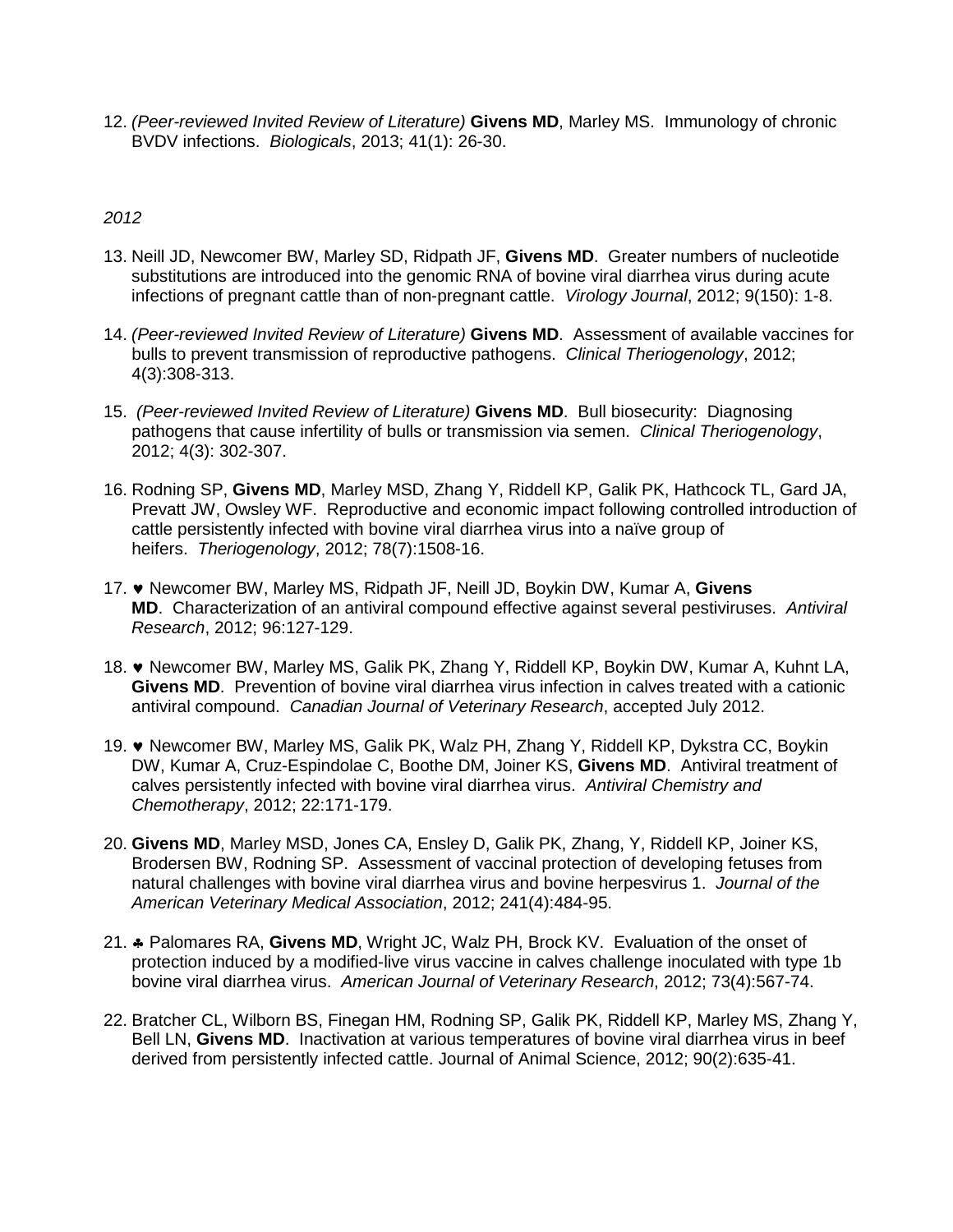- *2011*
- 23. Neill JD, Newcomer BW, Marley MS, Ridpath JF, **Givens MD**. Genetic change in the open reading frame of bovine viral diarrhea virus is introduced more rapidly during the establishment of a single persistent infection than by multiple acute infections. *Virus Research*, 2011; 158(1- 2):140-5.
- 24. ♣ Chamorro MF, Passler T, **Givens MD**, Edmondson MA, Wolfe DF, Walz PH. Evaluation of transmission of bovine viral diarrhea virus (BVDV) between persistently infected and naïve cattle by the horn fly (*Haematobia irritans*). *Veterinary Research Communications*, 2011; 35(2):123- 129.

- 25. Walz PH, Grooms D, Passler T, Ridpath J, Tremblay R, Step D, Callan R, **Givens MD**. Control of bovine viral diarrhea virus in ruminants - ACVIM Consensus Statement. *Journal of Veterinary Internal Medicine*, 2010; 24:476-486.
- 26. ♥ Johnson JW, Edmondson MA, Walz PH, Marley MSD, **Givens MD**. Comparison of clinical, hematological, and virological findings in alpacas (Lama pacos) inoculated with bovine viral diarrhea virus isolates of alpaca or bovine origin. *Small Ruminant Research*, 2010; 94:66-72.
- 27. Gregg K, Riddell KP, Chen SH, Galik PK, Xiang T, Guerra T, Marley MS, Polejaeva I, **Givens MD**. Risk and prevention of bovine viral diarrhea virus (BVDV) transmission through embryo production via somatic cell nuclear transfer(SCNT) using oocytes from persistently infected donors. *Theriogenology*, 2010; 74(1):1-10.
- 28. ♣ Sellers G, Lin H-C, Riddell MG, Ravis WR, Duran SH, **Givens MD**. Pharmacokinetics of ketamine in plasma and milk of mature Holstein cows. *Journal of Veterinary Pharmacology and Therapeutics*, 2010; 33:480-484.
- 29. Gard JA, **Givens MD**, Marley MS, Galik PK, Riddell KP, Edmondson MA, Rodning SP. Intrauterine inoculation of seronegative heifers with bovine viral diarrhea virus concurrent with transfer of in vivo-derived bovine embryos. *Theriogenology*, 2010; 73(8):1154-63.
- *30.* Rodning SP, Marley MSD, Zhang Y, Eason AB, Nunley CL, Walz PH, Riddell KP, Galik PK, Brodersen BW, **Givens MD**. Efficacy of vaccination in preventing the birth of calves persistently infected with bovine viral diarrhea virus. *Theriogenology*, 2010; 73(8):1009-17.
- 31. ♣ Passler T, Ditchkoff SS, **Givens MD**, Brock KV, DeYoung RW, Walz PH. Transmission of bovine viral diarrhea virus among white-tailed deer (Odocoileus virginianus). *Veterinary Research*, 2010; 41(2):20.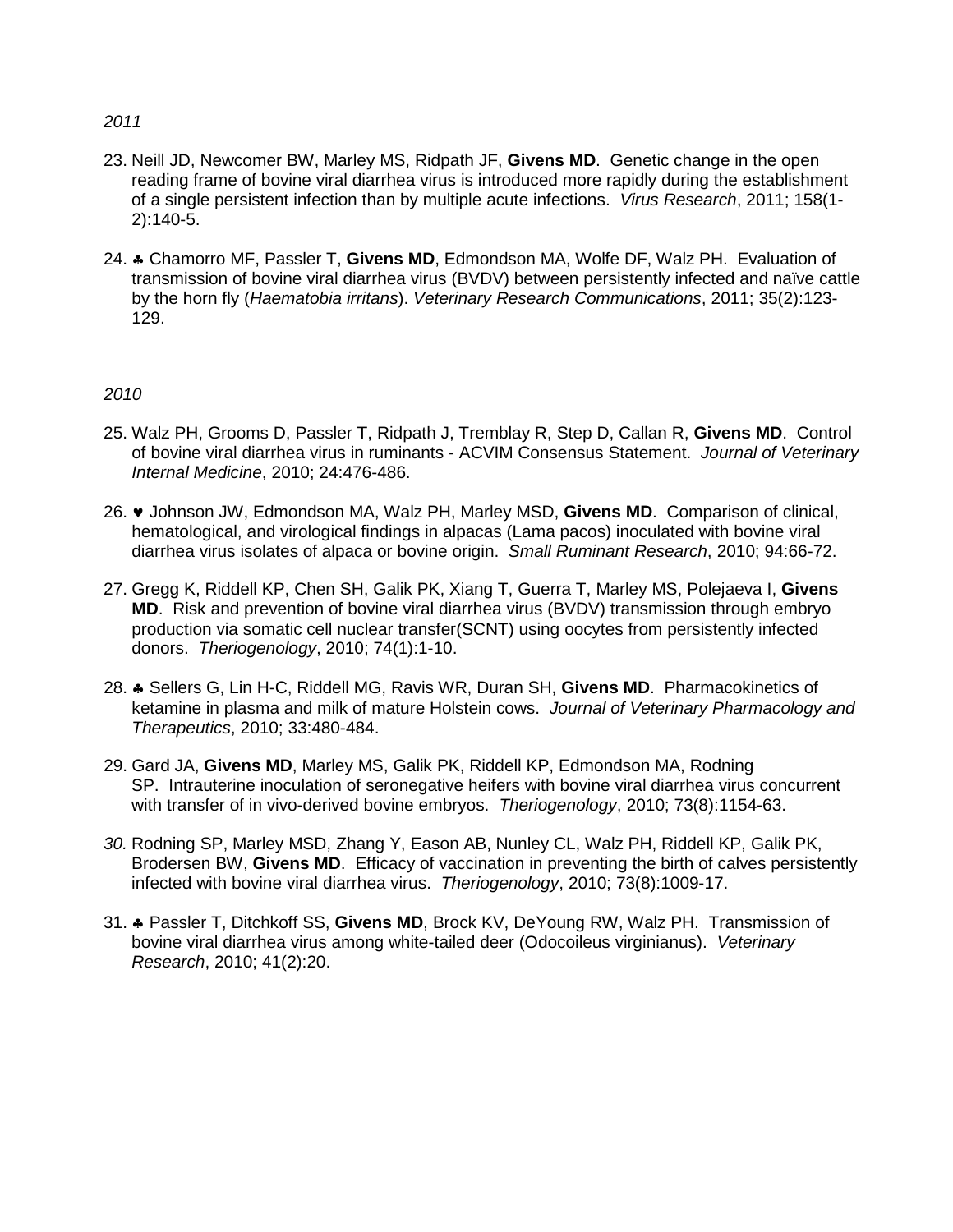- 32. Grooms DL, **Givens MD**, Sanderson MW, White BJ, Grotelueschen DM, Smith DR. Integrated BVD Control Plans for Beef Operations. *The Bovine Practitioner*, 2009; 43 (2):106-116.
- 33. **Givens MD**, Riddell KP, Edmondson MA, Walz PH, Gard JA, Zhang Y, Galik PK, Brodersen BW, Carson RL, Stringfellow DA. Epidemiology of prolonged testicular infections with bovine viral diarrhea virus. *Veterinary Microbiology*, 2009; 139(1-2):42-51.
- 34. ♣ Sellers G, Lin H-C, Riddell MG, Ravis WR, Duran SH, **Givens MD**. Pharmacokinetics of lidocaine in serum and milk of mature Holstein cows. *Journal of Veterinary Pharmacology and Therapeutics*, 2009; 32:446-450.
- 35. ♠ Marley MSD, **Givens MD**, Stringfellow DA, Galik PK, Riddell KP. Lactoferrin from bovine milk inhibits bovine herpesvirus 1 in cell culture but suppresses development of in vitro-derived bovine embryos. *Animal Reproduction Science*, 2009; 112:423-429.
- 36. **Givens MD**, Riddell KP, Zhang Y, Galik PK, Walz PH, Brodersen BW, Johnson J, Passler T, Widel W, Tremblay R. Safety and efficacy of vaccination of seronegative bulls with modifiedlive, cytopathic bovine viral diarrhea viruses. *Theriogenology*, 2009; 71:975-983.
- 37. ♣ Passler T, Walz PH, Ditchkoff SS, DeYoung RW, Foley AM, Brock KV, **Givens MD**. Cohabitation of pregnant white-tailed deer and cattle persistently infected with bovine viral diarrhea virus results in persistently infected fawns. *Veterinary Microbiology*, 2009; 134:362-7.
- 38. ♠ Marley MS, Tabor JM, **Givens MD**, Kaproth MT, Riddell KP, Galik PK, Zhang Y, Eason AB. Bovine viral diarrhea virus is inactivated when whole milk from persistently infected cows is heated to prepare semen extender. *Veterinary Microbiology*, 2009; 134:249-53.
- 39. **Givens MD**, Marley MS, Riddell KP, Galik PK, Stringfellow DA. Normal reproductive capacity of heifers that originated from in vitro fertilized embryos cultured with an antiviral compound. *Animal Reproduction Science*, 2009; 113: 283-286.
- *40.* ♠ Marley MSD, **Givens MD**, Galik PK, Riddell KP, Stringfellow DA. Amplification of bovine viral diarrhea virus introduced into an in vitro embryo production system via oocytes from persistently infected cattle. *Reproduction in Domestic Animals*, 2009; 44: 532-35.

- 41. *(Peer-reviewed Invited Review of Literature)* **Givens MD**, Marley MS. Infectious causes of embryonic and fetal mortality. *Theriogenology,* 2008; 70:270-285.
- 42. *(Peer-reviewed Invited Review of Literature)* **Givens MD**, Marley MS. Pathogens that cause infertility of bulls or transmission via semen. *Theriogenology,* 2008; 70:504-507.
- 43. ♥ Marley MSD, **Givens MD**, Galik PK, Riddell KP, Stringfellow DA. Development of a duplex quantitative polymerase chain reaction for detection of bovine herpesvirus 1 and bovine viral diarrhea virus in bovine follicular fluid. *Theriogenology,* 2008; 70:153-160.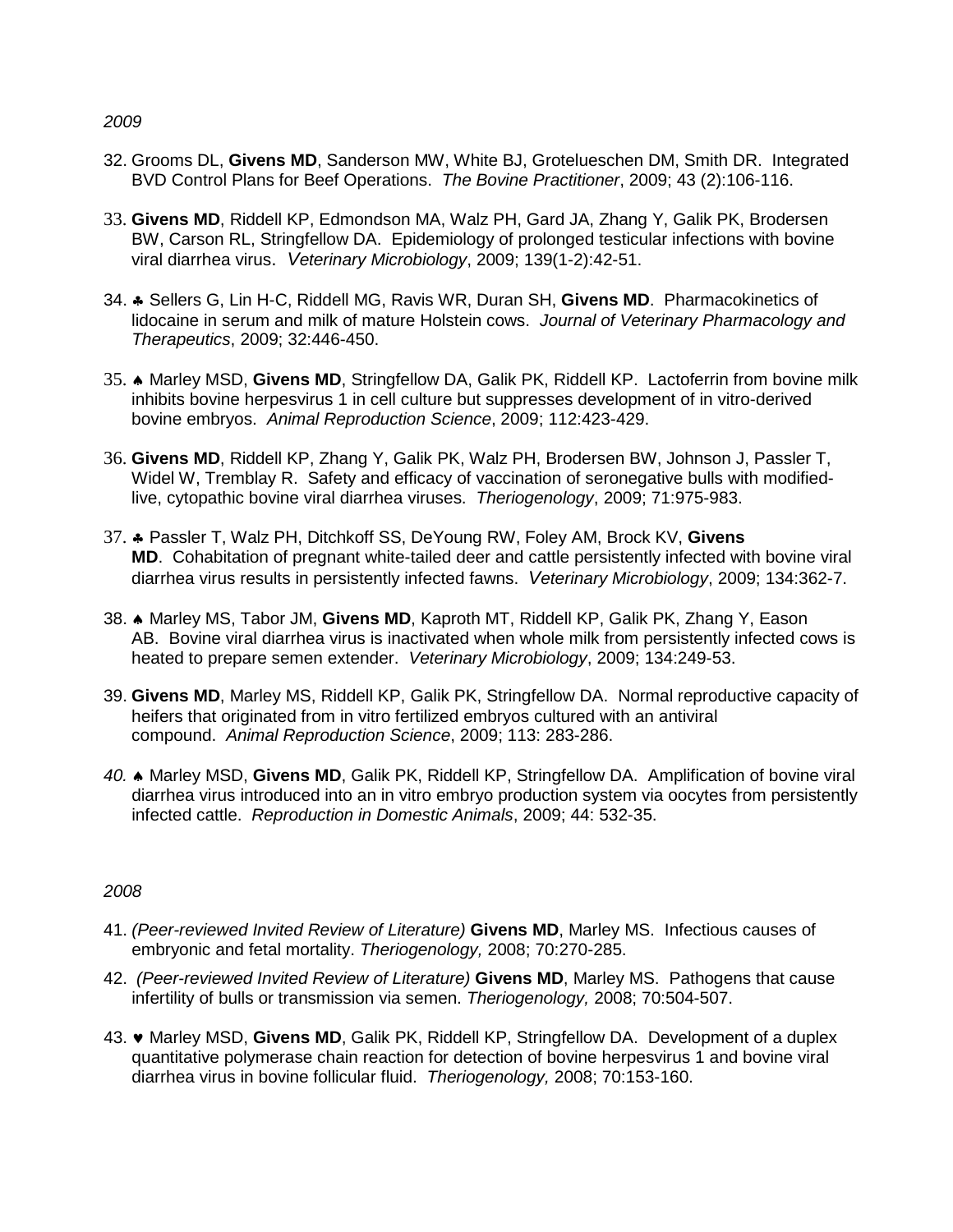- 44. ♥ Marley MSD, **Givens MD**, Galik PK, Riddell KP, Looney CR, Stringfellow DA. Efficacy of a recombinant trypsin product against bovine herpesvirus-1 associated with in vivo- and in vitroderived embryos. *Theriogenology,* 2008; 69(6):746-757.
- 45. Walz PH, **Givens MD**, Cochran A, Navarre CB. Effect of dexamethasone administration on bulls with a localized testicular infection with bovine viral diarrhea virus. *Canadian Journal of Veterinary Research,* 2008; 72:56-62.
- 46. ♣ Passler T, Walz PH, Ditchkoff SS, Walz HL, **Givens MD**, Brock KV. Evaluation of hunterharvested white-tailed deer for evidence of bovine viral diarrhea virus infection in Alabama. *Journal of Veterinary Diagnostic Investigation*, 2008; 20:79-82.
- 47. Smith RL, Sanderson MW, Walz PH, **Givens MD**. Sensitivity of polymerase chain reaction for detection of bovine viral diarrhea virus in pooled serum samples and use of pooled polymerase chain reaction to determine prevalence of bovine viral diarrhea virus in auction market cattle. *Journal of Veterinary Diagnostic Investigation*, 2008; 20:75-78.
- 48. *(Peer-reviewed Invited Review of Literature)* **Givens MD**, Marley MS. Approaches to biosecurity in embryo transfer programs. *Theriogenology,* 2008; 69:129-136.

- 49. ♣ Stockdale HD, Rodning SP, **Givens MD**, Carpenter DM, Lenz SD, Spencer JA, Dykstra CC, Lindsay DS, Blagburn BL. Experimental infection of cattle with a feline isolate of *Tritrichomonas foetus*. *Journal of Parasitology*, 2007; 93(6):1429-1434.
- 50. *(Peer-reviewed Invited Review of Literature)* Gard JA, **Givens MD**, Stringfellow DA. Bovine viral diarrhea virus (BVDV): Epidemiologic concerns relative to semen and embryos. *Theriogenology*, 2007; 68(3): 434-442.
- 51. *(Peer-reviewed Invited Review of Literature)* **Givens MD**, Gard JA, Stringfellow DA. Relative risks and approaches to biosecurity in the use of embryo technologies in livestock. *Theriogenology*, 2007; 68: 298-307.
- 52. ♣ Passler T, Walz PH, Ditchkoff SS, **Givens MD**, Maxwell HS, Brock KV. Experimental persistent infection with bovine viral diarrhea virus in white-tailed deer. *Veterinary Microbiology*, 2007; 122:350-356.
- 53. ♦ Gripshover EM, **Givens MD**, Ridpath JF, Brock KV, Whitley EM, Sartin EA. Variation in Erns viral glycoprotein associated with failure of immunohistochemistry and commercial antigen capture ELISA to detect a field strain of bovine viral diarrhea virus. *Veterinary Microbiology*, 2007; 125: 11-21.
- 54. ♥ Edmondson MA, **Givens MD**, Walz PH, Gard JA, Stringfellow DA, Carson RL. Comparison of tests for detection of cattle persistently infected with bovine viral diarrhea virus. *Journal of Veterinary Diagnostic Investigation*, 2007; 19: 376-381.
- 55. Gard JA, **Givens MD**, Riddell KP, Galik PK, Zhang Y, Stringfellow DA, Marley MSD. Detection of bovine viral diarrhea virus (BVDV) in single or small groups of preimplantation bovine embryos. *Theriogenology*, 2007; 67:1415-1423.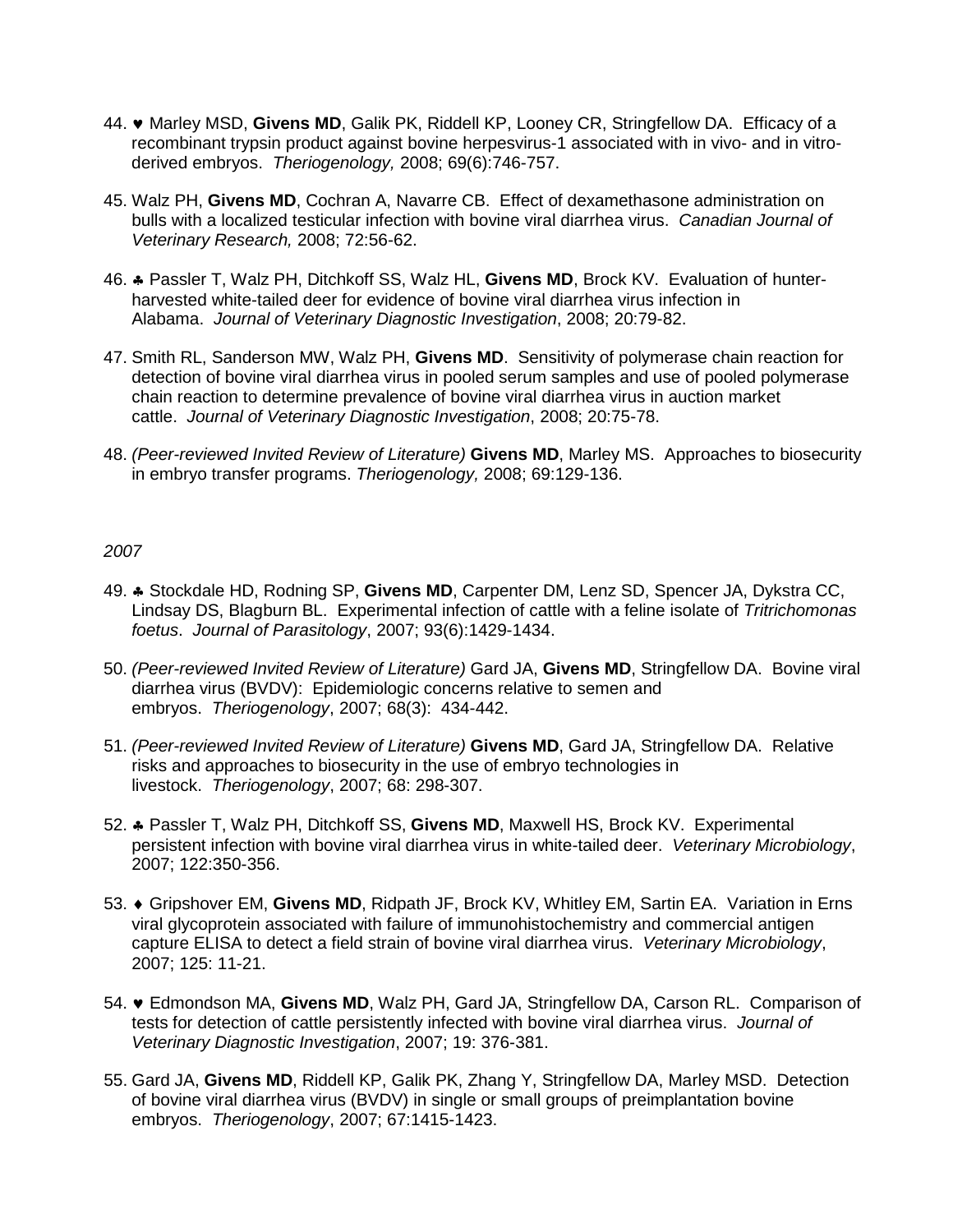56. **Givens MD**, Riddell KP, Walz PH, Rhoades J, Harland R, Zhang Y, Galik PK, Brodersen BW, Cochran AM, Brock KV, Carson RL, Stringfellow DA. Noncytopathic bovine viral diarrhea virus can persist in testicular tissue after vaccination of peri-pubertal bulls but prevents subsequent infection. *Vaccine*, 2007; 25(5):867-876.

## *2006*

- 57. **Givens MD**, Riddell KP, Zhang Y, Galik PK, Stringfellow DA, Brodersen BW, Jackson JA, Ellsworth MA, Ficken MD, Carson RL, Wenzel JGW, Marley MS. Use of a modified live vaccine to prevent persistent testicular infection with bovine viral diarrhea virus. *Veterinary Therapeutics*, 2006; 7(3):305-318.
- 58. *(Peer-reviewed Invited Review of Literature)* **Givens MD**. A clinical, evidence-based approach to infectious causes of infertility in beef cattle. *Theriogenology,* 2006; 66(3):648-54.
- 59. ♥ Marley MSD, **Givens MD**, Stringfellow DA, Galik PK, Riddell KP. Effect of phosphonoformic acid in the development of bovine embryos in vitro. *Veterinary Therapeutics,* 2006; 7(2):156- 166. (Auburn University Phi Zeta Graduate Student Manuscript Award—Applied Science)
- 60. **Givens MD**, Stringfellow DA, Riddell KP, Galik PK, Carson RL, Riddell MG, Navarre CB. Normal calves produced after transfer of in vitro fertilized embryos cultured with an antiviral compound. *Theriogenology*, 2006;65(2):344-55.
- 61. Waldrop JG, Stringfellow DA, **Givens MD**, Galik PK, Riddell KP, Riddell MG, Carson RL. Seroconversion of calves to bovine viral diarrhea virus (BVDV) following intravenous inoculation with artificially exposed, in vivo-derived embryos. *Theriogenology*, 2006;65(3):594- 605.

## *2005*

- 62. **Givens MD**, Galik PK, Riddell KP, Dykstra CC, Brock KV, Stringfellow DA. Effects of aromatic cationic molecules on bovine viral diarrhea virus and embryonic development. *Theriogenology*, 2005;63(7):1984-1994.
- *63.* Stringfellow DA, Riddell KP, **Givens MD**, Galik PK, Sullivan E, Dykstra CC, Robl J, Kasinathan P. Bovine viral diarrhea virus (BVDV) in cell lines used for somatic cell cloning. *Theriogenology*, 2005;63(4):1004-1013.

- 64. **Givens MD,** Stringfellow DA, Dykstra CC, Riddell KP, Galik PK, Sullivan E, Robl J, Kasinathan P, Kumar A, Boykin DW. Prevention and elimination of bovine viral diarrhea virus infections in fetal fibroblast cells. *Antiviral Research*, 2004;64(2):113-118.
- 65. Waldrop JG, Stringfellow DA, Riddell KP, Galik PK, Riddell KP, Riddell MG, **Givens MD**, Carson RL. Infectivity of bovine viral diarrhea virus associated with in vivo-derived bovine embryos. *Theriogenology*, 2004;62(3-4):387-397.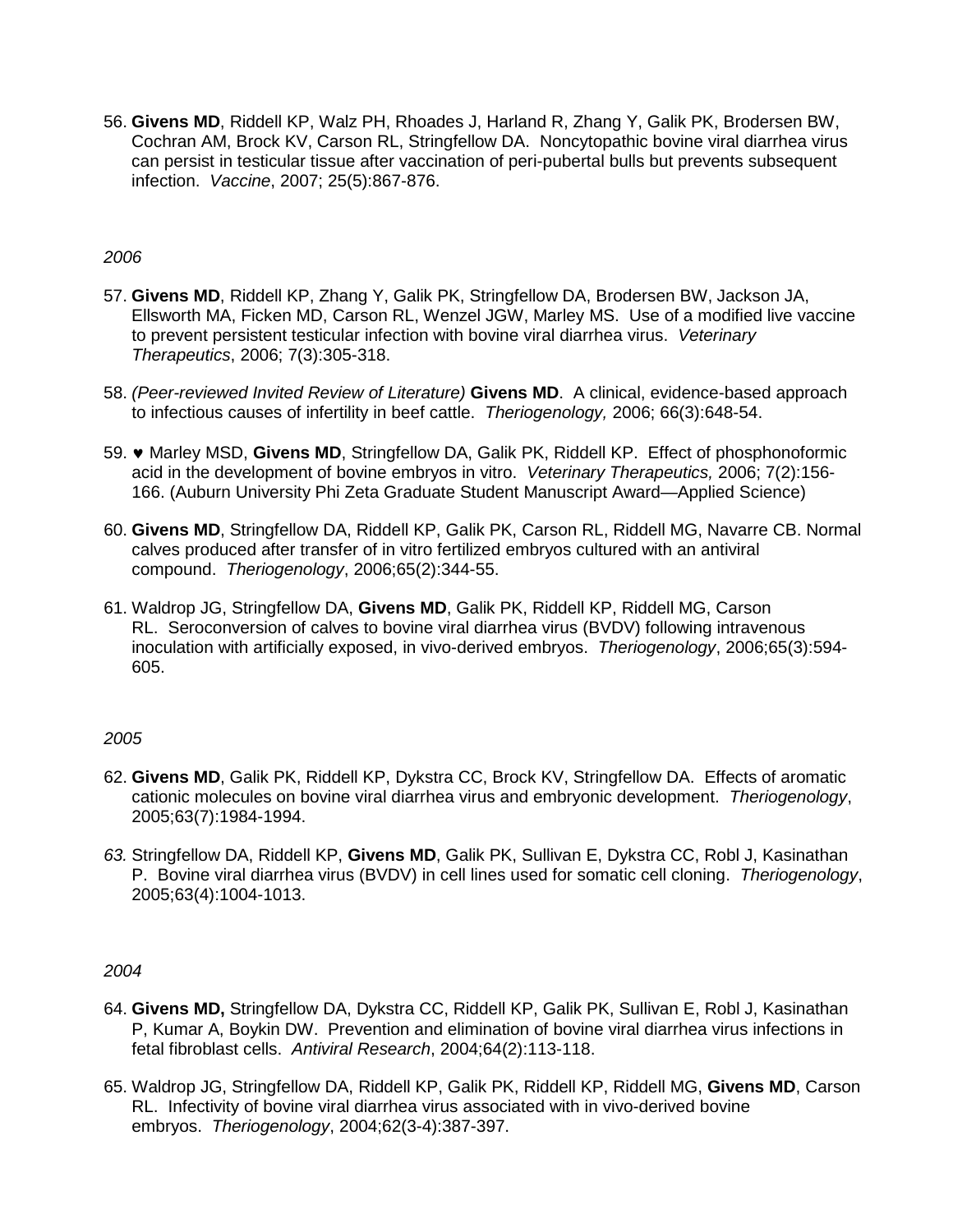- 66. Waldrop JG, Stringfellow DA, Riddell KP, Galik PK, Riddell MG, **Givens MD**, Carson RL, Brock KV. Different strains of bovine viral diarrhea virus (BVDV) vary in their affinity for in vivo derived bovine embryos. *Theriogenology* 2004;62(1-2):45-55.
- 67. *(Peer-reviewed Invited Review of Literature)* Stringfellow DA, **Givens MD**, Waldrop JG. Biosecurity issues associated with current and emerging embryo technologies. *Reproduction, Fertility and Development*, 2004;16:93-102.

- 68. **Givens MD**, Heath AM, Carson RL, Brock KV, Edens MSD, Wenzel JGW, Stringfellow DA. Analytical sensitivity of assays used for detection of bovine viral diarrhea virus in semen samples from the Southeastern United States. *Veterinary Microbiology* 2003;96(2):145-155.
- 69. **Givens MD,** Dykstra CC, Brock KV, Stringfellow DA, Kumar A, Stephens CE, Goker H, Boykin DW. Detection of inhibition of bovine viral diarrhea virus by aromatic cationic molecules. *Antimicrobial Agents and Chemotherapy* 2003;47(7):2223-2230.
- 70. **Givens MD**, Heath AM, Brock KV, Brodersen BW, Carson RL, Stringfellow DA. Detection of bovine viral diarrhea virus in semen after infection of seronegative, post-pubertal bulls. *American Journal of Veterinary Research* 2003;64(4):428-434.
- 71. Edens MSD, Galik PK, Riddell KP, **Givens MD**, Stringfellow DA. Bovine herpesvirus-1 associated with single trypsin-treated embryos was not infective for uterine tubal cells. *Theriogenology*, 2003;60(8):1495-1504.

## *2002*

- 72. **Givens MD**, Riddell KP, Galik PK, Stringfellow DA, Brock KV, Loskutoff NM. Diagnostic dilemma encountered when detecting bovine viral diarrhea virus in IVF embryo production. *Theriogenology* 2002;58(7):1399-1407.
- 73. Galik PK, **Givens MD**, Stringfellow DA, Bishop MD, Eilertsen KJ, Crichton EG. Bovine viral diarrhea virus (BVDV) and anti-BVDV antibodies in pooled samples of follicular fluid. *Theriogenology* 2002;57(4):1219-1227.

## *2001*

*74.* **Givens MD**, Galik PK, Riddell KP, Stringfellow DA, Brock KV, Bishop MD, Eilertsen KJ, Loskutoff NM. Validation of a reverse transcription nested polymerase chain reaction (RTnPCR) to detect bovine viral diarrhea virus (BVDV) associated with in vitro-derived bovine embryos and co-cultured cells. *Theriogenology* 2001;56(5):787-799.